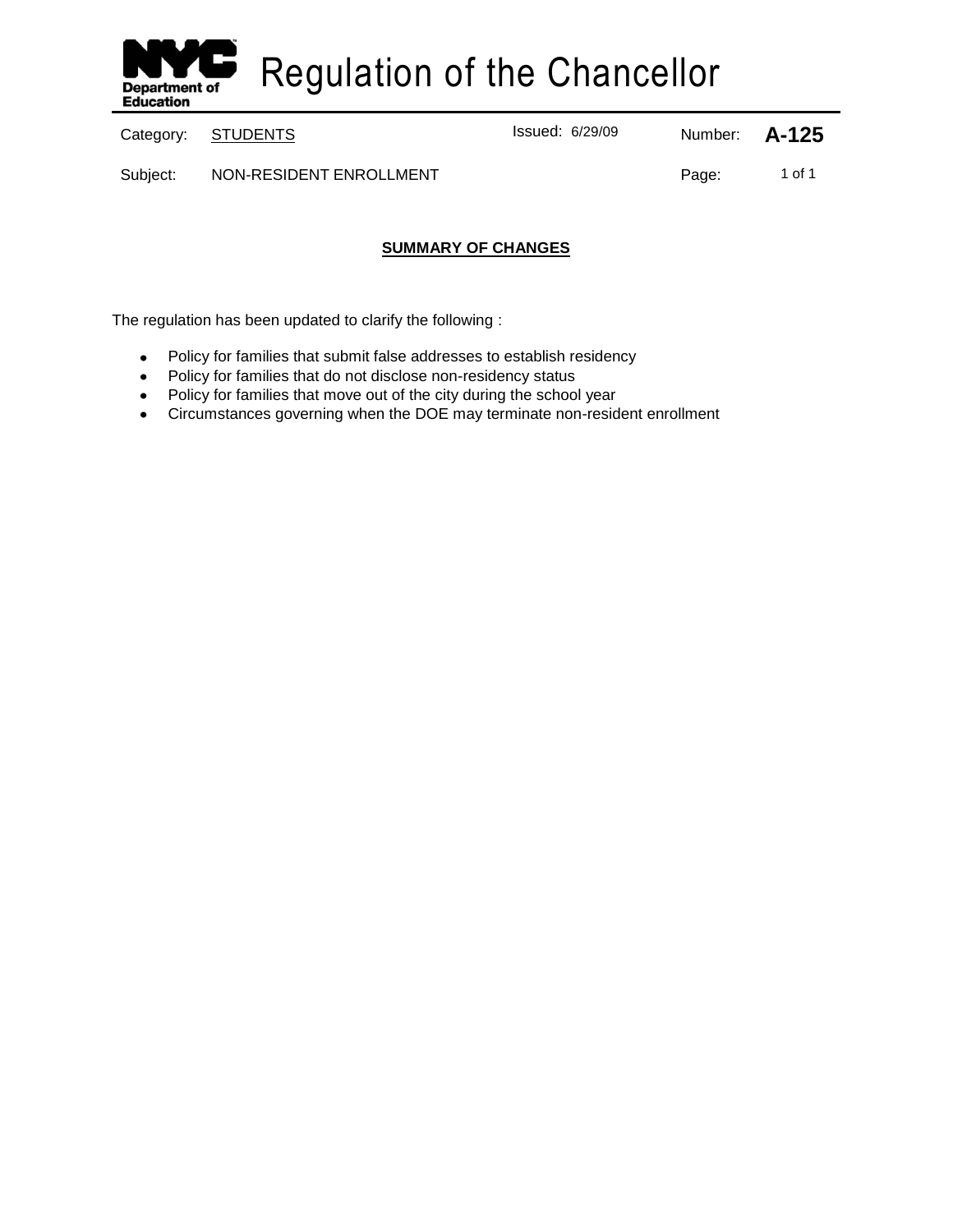$\overline{a}$ 

### **ABSTRACT**

This regulation sets forth the policies concerning admission, discharge and transfer of non-resident students in New York City public schools. A non-resident student is defined as a student whose primary residence is outside New York City and does not meet New York City residency requirements as defined in Chancellor's Regulation A-101.

#### **I. GENERAL PRINCIPLES: NON-RESIDENT ENROLLMENT**

- A. Under Section 3202 of New York State Education Law, students over age 5 and under age 21 are entitled to free public education in the district in which they reside. Enrollment in a New York City public school by a non-resident is at the discretion of the New York City Department of Education and requires tuition payment.
- B. Parents of non-resident students must waive participation in the NCLB Public School Choice program (including school choice for students attending a school designated as persistently dangerous) and the Progress Report Transfer program.
- C. Non-resident students are not eligible to attend and consequently may not apply to attend specialized schools, screened/selective schools or programs, gifted and talented programs or pre-Kindergarten programs. Non-residents may not participate in the High School Admissions process, Middle School Choice processes, the Gifted and Talented admissions process or the Pre-Kindergarten Admissions process. Any exceptions will only be made at the discretion of the Office of Student Enrollment (OSE), and will only be considered in cases when a resident moves out of the city during the school year as described in Section IV.
- D. Non-resident tuition paying students are not eligible for transportation provided by the Office of Pupil Transportation.
- E. If at any time a parent fails to disclose to a school that a student attending a New York City public school is not a resident and the Department subsequently determines that the student is no longer a resident then the student forfeits his/her right to remain in the school for the remainder of the year and will be discharged at the conclusion of the semester during which the determination is made. The student also forfeits his/her right to submit an application to remain as a non-resident.
- F. If it is determined that a parent used a false address to establish residency or does not disclose his/her non-resident status, the student is only eligible to remain in his/her current school until the end of the semester when this determination is made. The student is not eligible to apply for admission for the remainder of the year or for following year. The parent must pay tuition retroactively for each year that the student was enrolled as a non-resident. Exceptions due to extenuating circumstances may only be granted by the Office of Student Enrollment.
- G. Department of Education employees who send their child to a New York City public school while the employee is a non-resident and who fail to pay the proper tuition will be subject to appropriate action, which may include referral to the Special Commissioner of Investigation and disciplinary measures, including termination of employment.

<sup>1</sup> This regulation does not apply to non-resident students enrolled or placed in District 75 Hospital Schools, foster care/ACS guardianship or Passages/Island Academy, and some charter school students who are New York State residents. In these cases, schools should enter in ATS the correct out-of-city address and set the non-resident tuition flag to N.

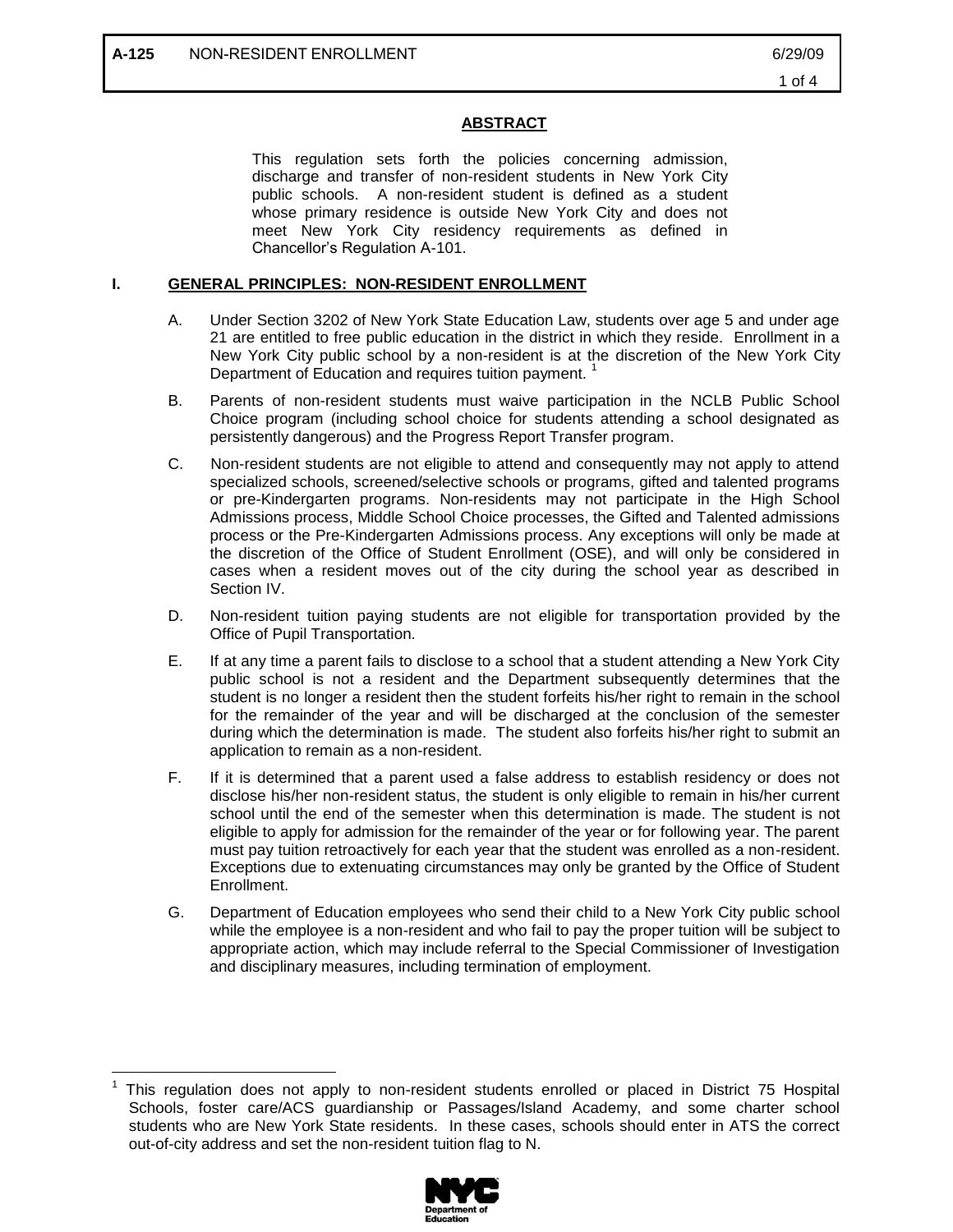$\overline{a}$ 

#### **II. APPLICATION PROCESS FOR NON-RESIDENT STUDENTS**

Parents<sup>2</sup> who are not residents of New York City (see Chancellor's Regulation A-101 for the requirements for determining residence) who wish to enroll their child in New York City public schools as a tuition-paying non-resident student must submit an application to the Office of Student Enrollment (OSE). Applications may be found on the Student Enrollment website at [http://schools.nyc.gov/ChoicesEnrollment/NewStudents/NonResidents.](http://schools.nyc.gov/ChoicesEnrollment/NewStudents/NonResidents) The application is to be used by new non-residents and is available during the non-resident enrollment application period each summer.

- A. Student Enrollment is solely responsible for approving non-resident student applications. Schools may not enroll non-resident students whose applications have not been approved by the Office of Student Enrollment.
- B. Any new non–resident seeking to attend a New York City public school must submit an application. Applications will only be considered during the set application period as determined by Student Enrollment.
- C. Priority for enrollment is given first to students who are children of New York City Department of Education employees, then to students who are children of other City of New York employees, and then to other students.
- D. Student Enrollment will not approve the admission of non-residents until such time as all resident students have been accommodated, regardless of when school starts. Nonresident students, therefore, must attend school, as governed by the regulations of the students' home district, until such time as a decision is rendered.
- E. If an application for a non-resident student is approved, the family will be notified by Student Enrollment. The student may be enrolled in the approved school provided that tuition payment has begun and all documents required for resident registration are provided to the school. The school must activate the non-resident tuition paying student flag in ATS when registering the student.
- F. Tuition rates are set each year by the State Education Department for general education and special education for Kindergarten through Grade 12. Full tuition payment must be made within the school year for which the tuition is due. Information about tuition payments can be found by calling the Bureau of Non-Public School Payables at 718-935-4789.
- G. Students receiving special education services in their home district must supply a current copy of their Individualized Education Plan (IEP) with their application.
	- 1. For non-resident students residing in New York State, special education placements will be made if, after reviewing the IEP, the recommended services are available in New York City and space is available after resident students have been accommodated.
	- 2. For non-resident students residing outside of New York State, special education placements will be made after reviewing the IEP to determine eligibility for services based on New York State criteria and if the recommended services are available in New York City and space is available after resident students have been accommodated.
	- 3. The tuition rate will depend on the percentage of the school day that the student is mandated to receive special education supports and services. There is a rate established for students who receive special education for a minimum of 20% of the school day and for students who receive special education support for 60% or more of the school day.

<sup>2</sup> The term "parent", whenever used in this regulation, means the student's parent(s) or guardian(s), or any person(s) in a parental or custodial relationship to the student, or the student, if he/she is an emancipated minor or has reached 18 years of age.

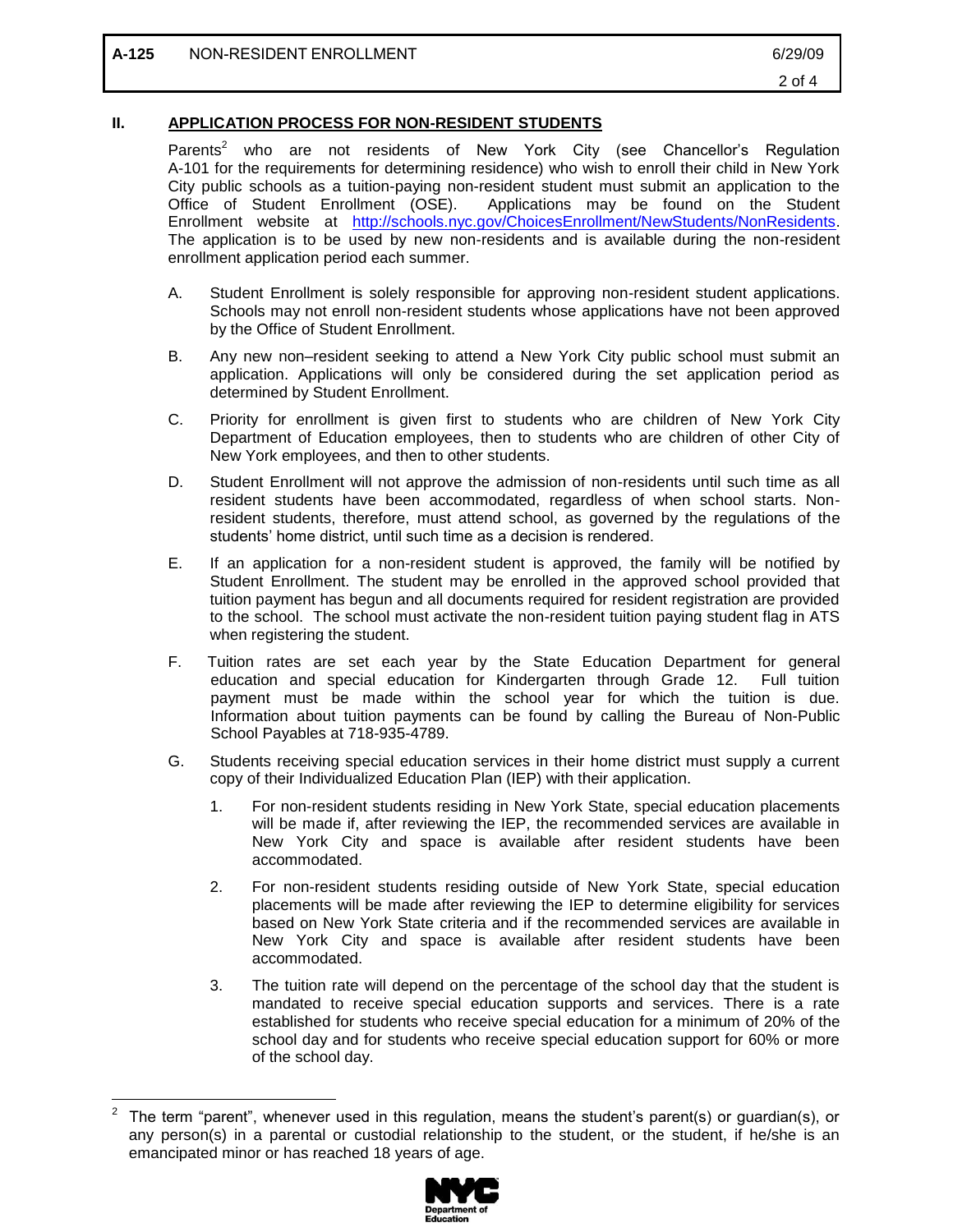#### **III. CURRENT NON-RESIDENT STUDENTS**

- A. Current non-resident students who have been previously approved to attend New York City public schools and are paying tuition may remain until the terminal grade of the school which they have been attending without reapplication. These students will not be permitted to participate in any other enrollment process, including the High School Admissions Process or any Middle School Choice process.
- B. Current non-resident students who are evaluated for and require special education services will be entitled to receive those services, consistent with applicable law. Once services commence, the tuition rate will be changed to reflect the applicable special education tuition.
- C. Non-resident students may not transfer between schools during the school year except in the case of exigent circumstances, at the discretion of OSE. A new application must be submitted during the application period for any other change in school.

#### **IV. RESIDENTS WHO MOVE OUT OF THE CITY DURING THE SCHOOL YEAR**

- A. If a resident student changes address during the school year and moves outside New York City, the parent/guardian must notify the current school and provide proof of the new address within five school days of the change of residence. The school must update the address and activate the non-resident flag in ATS. The student is eligible to continue to attend that school until the end of the semester without paying tuition. If the student moves outside New York City during the first semester (from September through January), tuition payment is required for second semester (from February through June). The semester timeframe is defined by the high school semester schedule, regardless of grade level. In order to make a tuition payment, the parent/guardian must contact the Bureau of Finance, Office of Non-Public School Payables at (718) 935-4789.
- B. Students who are residents who are attending gifted and talented programs, Pre-Kindergarten programs, or specialized or screened/selective schools and who move out of New York City during the school year must notify the current school regarding the change of residence. Such students are eligible to remain at their current school for the remainder of the school year provided that they pay tuition for the second semester if they moved during the first semester. At the conclusion of the school year, those students are no longer eligible to remain at the current school. They may not submit an application to remain at that school beyond that time as non-residents are not eligible to attend these schools. Any exceptions are subject to the discretion of the Office of Student Enrollment.

## **V. SUMMER SCHOOL**

.

Summer school programs may enroll non-resident students as long as there is space available after all resident students have been accommodated. Tuition must be paid at the rate set by the State Education Department.

#### **VI. TERMINATION OF NON-RESIDENT ENROLLMENT**

- A. Ongoing attendance of non-resident students in the New York City public schools is at the discretion of the New York City Department of Education. The New York City Department of Education reserves the right to revoke approval for continued non-resident enrollment for failure to pay tuition on a timely basis.
- B. Prior to discharging a student for failure to pay tuition on a timely basis, the parent must be:
	- 1. Notified of the school's decision to discharge the student;
	- 2. Provided with an opportunity to attend a conference with the principal/designee to discuss the reason for the discharge; and,
	- 3. Provided with written notification following the conference, advising the parent whether the student is being discharged.